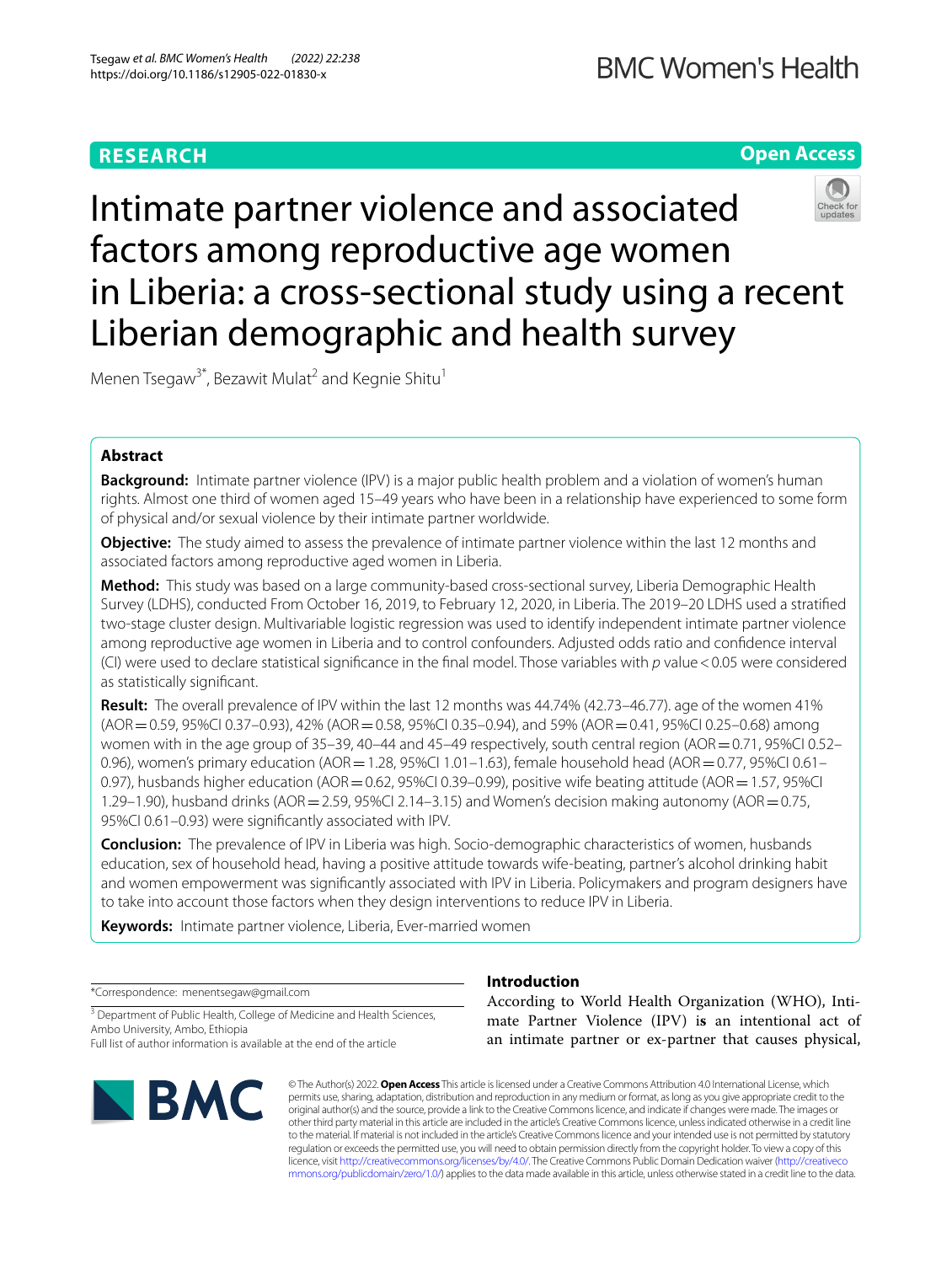sexual, or psychological harm, including physical aggression, sexual coercion, psychological abuse, and controlling behaviors [\[1,](#page-7-0) [2](#page-7-1)]. IPV is a major public health problem and a violation of women's human rights, almost one third (27%) of women aged 15–49 years who have been in a relationship have experienced some form of physical and/or sexual violence by their intimate partner worldwide [\[3](#page-7-2)]. Intimate partner violence is a public health issue in all over the world [\[4](#page-7-3)]. Gender-based violence cases have surged during the Corona virus Disease (COVID-19) pandemic, increasing women's risk of acquiring Human Immunodefciency Virus/Acquired Immune Defciency Syndrome (HIV/AIDS), and reducing women's access to gender-based violence as well as HIV and other sexual and reproductive health services [\[5](#page-7-4)[–7\]](#page-7-5). IPV has mental and physical health consequences on women, particularly it leads to depressive symptoms, loss of social and professional networks by causing to feel stigmatization and absent from work as well as they may prefer to be alone [[8–](#page-7-6)[10\]](#page-7-7). Intimate partner violence is a public health problem in sub-Saharan Africa [\[11,](#page-7-8) [12\]](#page-7-9). Many studies done on intimate partner violence had revealed that older age, higher educational status of the women, urban residence, having educated husband, being exposed to media (radio, TV or reading newspaper/magazine) were signifcantly associated with decreased IPV whereas, alcohol abuse by the partner, women's positive attitude towards wife beating and polygynous marriage were factors signifcantly associated with increased likelihood of being exposed to intimate partner violence  $[13-17]$  $[13-17]$ . The life time prevalence of intimate partner violence among ever married women in Liberia has increased from 49% in 2013 to 60% in 2019/20 [[18\]](#page-7-12). In addition to IPV, Sexual violence and gender-based violence (SGBV) against women has been a predominant problem in Liberia during the era of Liberia's civil war as well as during the COVID-19 pandemic [[19\]](#page-7-13). Liberia has established a revised Gender Policy and National Action Plan with the great emphasis on addressing gender based violence among women [\[20](#page-7-14)[–22\]](#page-7-15). However, there were challenges to the implementation and enforcement of gender and human rights-related laws in which gender inequality and women's marginalization take the lion share for hindrance of policy implementation in addition to the multi-sectoral nature of those policies that made its implementation complex [[20,](#page-7-14) [21](#page-7-16)]. The factors that are significantly associated with intimate partner violence among married reproductive age women in Liberia were not known. Therefore, this study aimed to assess the prevalence of intimate partner violence within the last 12 months and associated factors among ever-married reproductive-age women in Liberia using the Liberia Demographic Health Survey 2019/20.

### **Methods**

### **Study design and setting**

This study was based on a large community-based crosssectional survey, Liberia Demographic Health Survey (LDHS), conducted From October 16, 2019, to February 12, 2020, in Liberia. The 2019–2020 LDHS used a stratifed two-stage cluster design, the frst stage involved clusters, and the second stage involved systematic sampling of households. Liberia is West African country bounded by Sierra Leone to the Northwest, Guinea to the North, Côte d'Ivoire to the east, and the Atlantic Ocean to the South and west. The total population of Liberia was 5.18 million in 2021. The 2019–2020 Liberia DHS used a standardized module of questions designed to obtain information on the extent to which women in Liberia experience domestic violence. These questions asked women about their experience of both intimate partner violence by perpetrators other than husbands and other intimate partners. The questionnaire was administered on 50% subsample of households selected for the men's survey. Only one eligible woman aged 15–49 per household was randomly selected for the survey. In total, 3120 women aged 15–49 years completed the module with a response rate of 98.5%. From a total of 3120 reproductive age women 15–49 years invited for the domestic violence module, we have included 2331 married reproductive age women and after we weighted the sample the fnal sample size becomes 2100. All ever-married reproductive aged women who had reported their experience of IPV were included in the study. However, those reproductive aged women who had never married/single and who did not report their IPV experience were excluded from the study.

#### **Data analysis**

Stata version 14.0 was used for statistical analysis. Descriptive studies like frequency count and proportion for categorical data were used to summarize descriptive data. Bivariable logistic regression was used to select candidate variables for multivariable logistic regression. In the Bivariable logistic regression, those variables having a *p* value of less than 0.2 were considered as candidate variables for multivariable logistic regression analysis. Multivariable logistic regression was used to identify independent predictors of intimate partner violence among reproductive-age women in Liberia and to control confounders. We have conducted multi-variable logistic regression by entering all variables at a time and taking those variables having *p* value of less than 0.05 as statistically signifcant. Adjusted odds ratio and confdence interval (CI) were used to declare statistical signifcance in the fnal model. Multi-colinearity was assesses and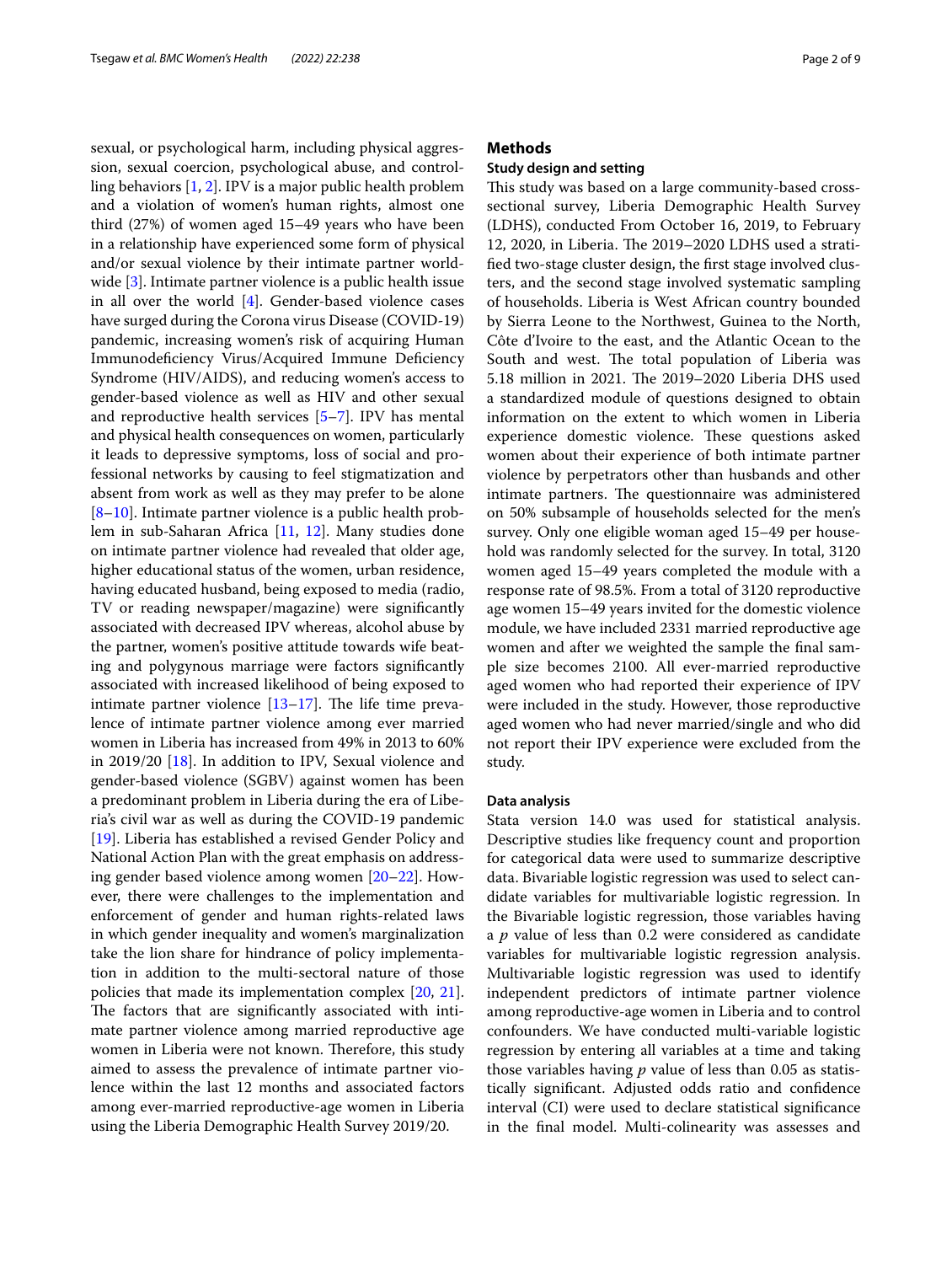there was no any potential multicollinearity in which the VIF was 1.1.

### **Variables of the study**

# *Dependent variable*

*Intimate partner violence* experience of ever-married women of one or more of spousal emotional, physical, or sexual violence within the last 12 months [[11](#page-7-8), [16](#page-7-17), [18\]](#page-7-12).. In the 2019–2029 LDHS, women were asked questions beginning with 'Does/did your husband/partner ever…' Women who answered yes to any specifc question were asked about frequency of the action in the last 12 months (often/sometimes/not in that time). The three types of spousal violence were combined into a single spousal violence variable with binary outcomes whether a woman had ever experienced least one type of spousal violence ("yes/no) within the last 12 months. A woman was considered as experienced IPV within the last 12 months if she said yes to at least one form of violence 12 months prior to the survey. Series of questions were asked for each woman on physical, sexual and emotional violence as follows;

*Physical spousal violence* to identify physical spousal violence, women were asked to confrm that whether their husband push, shake, or throw something, slap, twist arm or pull hair, punch with his fst or with something that could hurt, kick, drag, beat up, try to choke, burn, threaten attack with a knife, gun, or any other weapon within the last 12 months [\[11](#page-7-8), [16](#page-7-17), [18\]](#page-7-12).

*Sexual spousal violence* to identify sexual spousal violence, women were asked to confrm that whether their husband physically force to have sexual intercourse with him even when they did not want to, physically force them to perform any other sexual acts they did not want to, or force them with threats or in any other way to perform sexual acts they did not want to  $[11, 16, 18]$  $[11, 16, 18]$  $[11, 16, 18]$  $[11, 16, 18]$ .

*Emotional spousal violence* to identify emotional spousal violence, women were asked to confrm that whether their husband say or do something to humiliate in front of others, threaten to hurt or harm them or someone close to them, or insult or make feel bad about themselves [\[11,](#page-7-8) [16](#page-7-17), [18\]](#page-7-12).

### *Independent variables*

Independent variables of the study were extracted from the LDHS 2019/2020 data. Socio-demographic characteristics of the mother (Age of the women, religion, region, educational level, occupation, residence, wealth index), sex of household head(headed by female, headed by male), husbands education, husbands working status, attitude towards wife-beating (positive, Negative), cigarette smoking (yes, no), drinking alcohol (yes, no), currently pregnant, women decision making autonomy ( yes, no) and media exposure was computed as a composite variable which includes frequency of reading newspaper/magazine, frequency of listening to radio, frequency of watching TV, if a women was exposed to at least one form of media with the last week then she will say "yes" otherwise "no" were included in the study. Wealth index were categorized as poorest, poorer, middle, richer and richest wealth quintiles as per the DHS standard of Liberia. Religion was initially categorized as Christian, Muslim, traditional religion no religion traditional (0.47), and no religion (0.83) was less than 5% we recode religion into Christian and Muslim by grouping traditional and no religion under Muslim religion y giving the name as Muslim/other. Those variables were identified as factors associated with IPV after reviewing diferent literature [[13,](#page-7-10) [15](#page-7-18), [16,](#page-7-17) [23–](#page-7-19)[26\]](#page-7-20).

#### **Results**

## **Socio‑demographic characteristics of reproductive age women in Liberia**

The mean age of women was 33 years with a standard deviation of 8.67 and age range of 15–49 years. Out of 2100 participants included in the study, 42.97% of women reside in south-central region of Liberia, 43.31% of women have no formal education, 71.42% were working, 84.78% were Christians, 53.54% were from urban and 23.28% were from poorest households (Table [1\)](#page-3-0).

## **Prevalence of intimate partner violence among reproductive age women**

The overall prevalence of intimate partner violence among women in the last 12 months was 44.74% (42.73– 46.77). The 12 months prevalence of physical, emotional and sexual violence was 34.15% (32.25–36.10), 34.49  $(32.59-36.45)$  and  $6.56$   $(92.35-94.37)$  respectively. The most common form of violence that women experienced in the last 12 month were emotional violence followed by physical violence (Table [2\)](#page-3-1).

### **Results of bivariable analysis**

Bivariable logistic regression was ftted to identify candidate variables for multivariable logistic regression. Age of the women, educational level, region, currently pregnant, sex of household head, husbands/partner's education, husband drinks alcohol, women's autonomy for decision making, and attitude towards wife-beating, were included in Bivariable regression analysis.

#### **Predictors of intimate partner violence in Liberia**

A multivariable logistic regression model was ftted to identify independent predictors of intimate partner violence in Liberia. In multivariable logistic regression age of the women, region, sex of household head, husbands/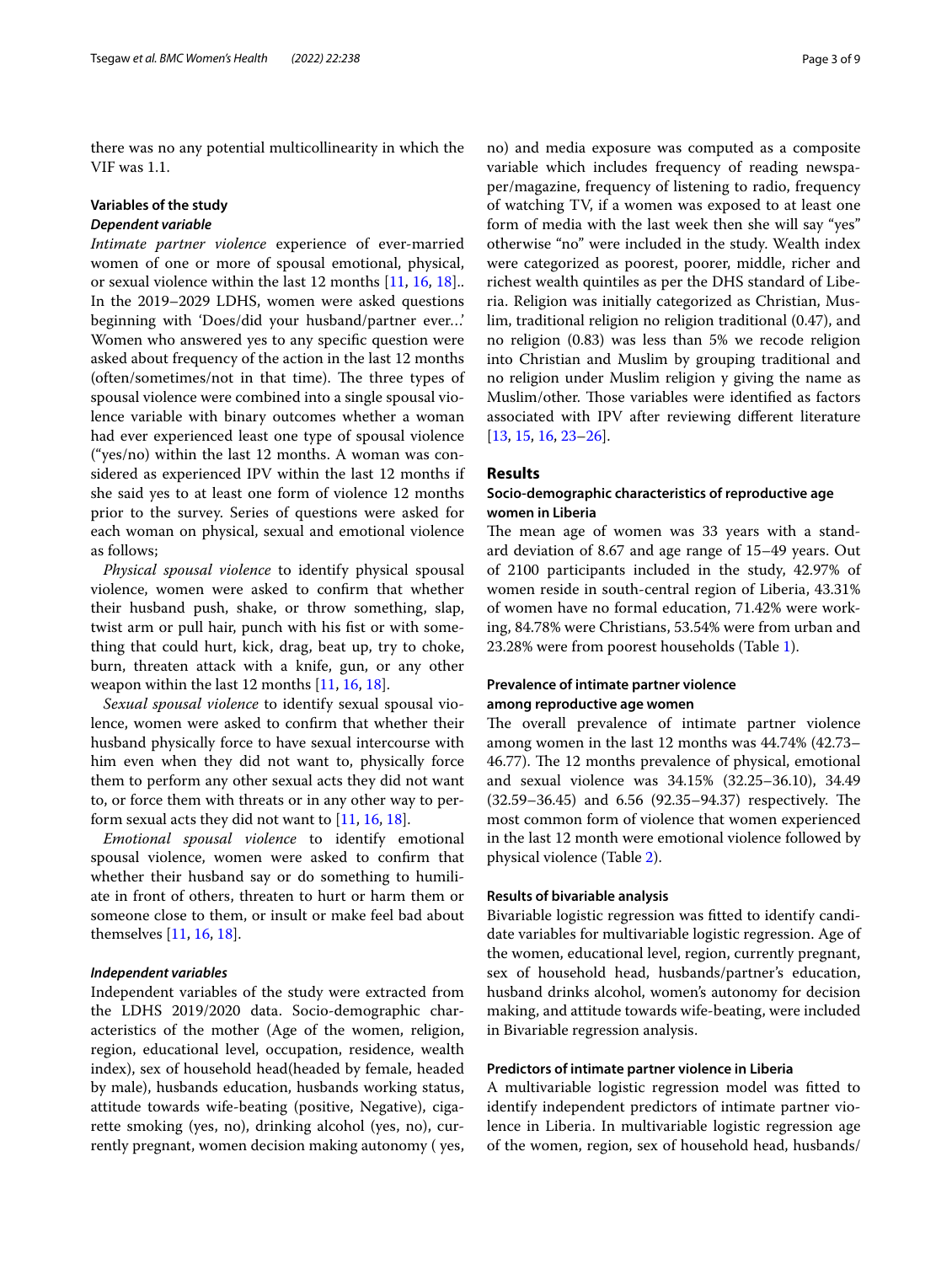<span id="page-3-0"></span>**Table 1** Socio demographic characteristics of reproductive age women and their association with intimate partner violence within the last 12 months in Liberia using LDHS 2019/20  $(n=2100)$ 

| Variables               | Intimate<br>partner<br>violence |      | <b>Total</b> | Percent | p Value |
|-------------------------|---------------------------------|------|--------------|---------|---------|
|                         | Yes                             | No   |              |         |         |
| Age of the mother       |                                 |      |              |         |         |
| $15 - 19$               | 62                              | 32   | 94           | 4.5     | < 0.001 |
| $20 - 24$               | 175                             | 134  | 309          | 14.7    |         |
| $25 - 29$               | 190                             | 205  | 395          | 18.8    |         |
| $30 - 34$               | 185                             | 205  | 390          | 18.5    |         |
| $35 - 39$               | 164                             | 245  | 409          | 19.5    |         |
| $40 - 44$               | 107                             | 150  | 257          | 12.3    |         |
| 45-49                   | 83                              | 163  | 246          | 11.7    |         |
| Region                  |                                 |      |              |         |         |
| North western           | 96                              | 121  | 217          | 10.3    | 0.113   |
| South central           | 428                             | 474  | 902          | 43.0    |         |
| South eastern A         | 66                              | 82   | 148          | 7.1     |         |
| South eastern B         | 62                              | 57   | 119          | 5.6     |         |
| North central           | 314                             | 400  | 714          | 34.0    |         |
| Women educational level |                                 |      |              |         |         |
| No education            | 388                             | 521  | 909          | 43.3    | 0.001   |
| Primary                 | 246                             | 234  | 480          | 22.9    |         |
| Secondary               | 299                             | 327  | 626          | 29.8    |         |
| Higher                  | 33                              | 52   | 85           | 4.00    |         |
| Working status          |                                 |      |              |         |         |
| Yes                     | 685                             | 815  | 1500         | 71.4    | 0.427   |
| No                      | 282                             | 318  | 600          | 28.6    |         |
| Religion                |                                 |      |              |         |         |
| Muslim/other            | 137                             | 182  | 319          | 15.2    | 0.330   |
| Christian               | 829                             | 952  | 1781         | 84.8    |         |
| Residence               |                                 |      |              |         |         |
| Urban                   | 548                             | 576  | 1124         | 53.5    | 0.366   |
| Rural                   | 418                             | 558  | 976          | 46.5    |         |
| Wealth index            |                                 |      |              |         |         |
| Poorest                 | 218                             | 271  | 489          | 23.3    | 0.896   |
| Poorer                  | 195                             | 235  | 430          | 20.5    |         |
| Middle                  | 200                             | 233  | 433          | 20.6    |         |
| Richer                  | 201                             | 181  | 382          | 18.2    |         |
| Richest                 | 152                             | 214  | 366          | 17.4    |         |
| Media exposure          |                                 |      |              |         |         |
| No                      | 347                             | 404  | 751          | 35.8    | 0.625   |
| Yes                     | 619                             | 730  | 1349         | 64.2    |         |
| Currently pregnant      |                                 |      |              |         |         |
| Yes                     | 109                             | 79   | 188          | 9.0     | 0.006   |
| No                      | 857                             | 1055 | 1912         | 91.0    |         |
| Sex of household head   |                                 |      |              |         |         |
| Male                    | 729                             | 759  | 1488         | 70.9    | 0.001   |
| Female                  | 237                             | 375  | 612          | 29.1    |         |

## **Table 1** (continued)

| <b>Variables</b>                              |     | <b>Intimate</b><br>partner<br>violence |      | Percent | p Value |
|-----------------------------------------------|-----|----------------------------------------|------|---------|---------|
|                                               | Yes | No                                     |      |         |         |
| Women decision making autonomy ( $n = 1780$ ) |     |                                        |      |         |         |
| <b>No</b>                                     | 281 | 250                                    | 531  | 29.8    | < 0.001 |
| Yes                                           | 561 | 688                                    | 1249 | 70.2    |         |
| Husbands education ( $n = 1780$ )             |     |                                        |      |         |         |
| No education                                  | 211 | 240                                    | 451  | 25.4    | 0.054   |
| Primary                                       | 114 | 117                                    | 230  | 12.9    |         |
| Secondary                                     | 388 | 392                                    | 780  | 43.8    |         |
| Higher                                        | 86  | 124                                    | 210  | 11.8    |         |
| Don't know                                    | 44  | 64                                     | 108  | 6.1     |         |
| Husband current working                       |     |                                        |      |         |         |
| No                                            | 82  | 89                                     | 171  | 8.1     | 0.003   |
| Yes                                           | 884 | 1045                                   | 1929 | 91.9    |         |
| Attitude towards wife beating                 |     |                                        |      |         |         |
| Negative                                      | 508 | 753                                    | 1261 | 60.1    | < 0.001 |
| Positive                                      | 458 | 380                                    | 838  | 39.9    |         |
| Husband drinks alcohol                        |     |                                        |      |         |         |
| No                                            | 466 | 798                                    | 1264 | 60.2    | < 0.001 |
| Yes                                           | 500 | 336                                    | 836  | 39.8    |         |
| Cigarette smoking                             |     |                                        |      |         |         |
| No                                            | 949 | 1129                                   | 2078 | 99.0    | 0.354   |
| Yes                                           | 17  | 5                                      | 22   | 1.0     |         |

<span id="page-3-1"></span>**Table 2** Shows the percentage of intimate partner violence within the last 12 months among reproductive age women in Liberia ( $n=2100$ )

| variables                     | Weighted<br>frequency | Weighted percent (95% CI) |
|-------------------------------|-----------------------|---------------------------|
| Physical violence             |                       |                           |
| Yes                           | 725                   | 34.15 (32.25 - 36.10)     |
| No                            | 1375                  | 65.85 (63.89-67.75)       |
| <b>Emotional violence</b>     |                       |                           |
| Yes                           | 732                   | 34.49 (32.59–36.45)       |
| No                            | 1368                  | 65.51 (63.55 - 67.41)     |
| Sexual violence               |                       |                           |
| Yes                           | 146                   | $6.56(92.35 - 94.37)$     |
| No                            | 1954                  | 93.44 (5.62-7.64)         |
| IPV within the last 12 months |                       |                           |
| Yes                           | 966                   | 44.74 (42.73-46.77)       |
| No                            | 1134                  | 55.26 (53.23–57.26)       |

partners education, and women decision making autonomy, and were negatively and signifcantly associated with intimate partner violence in the last 12 months. However, positive attitude towards wife beating, husband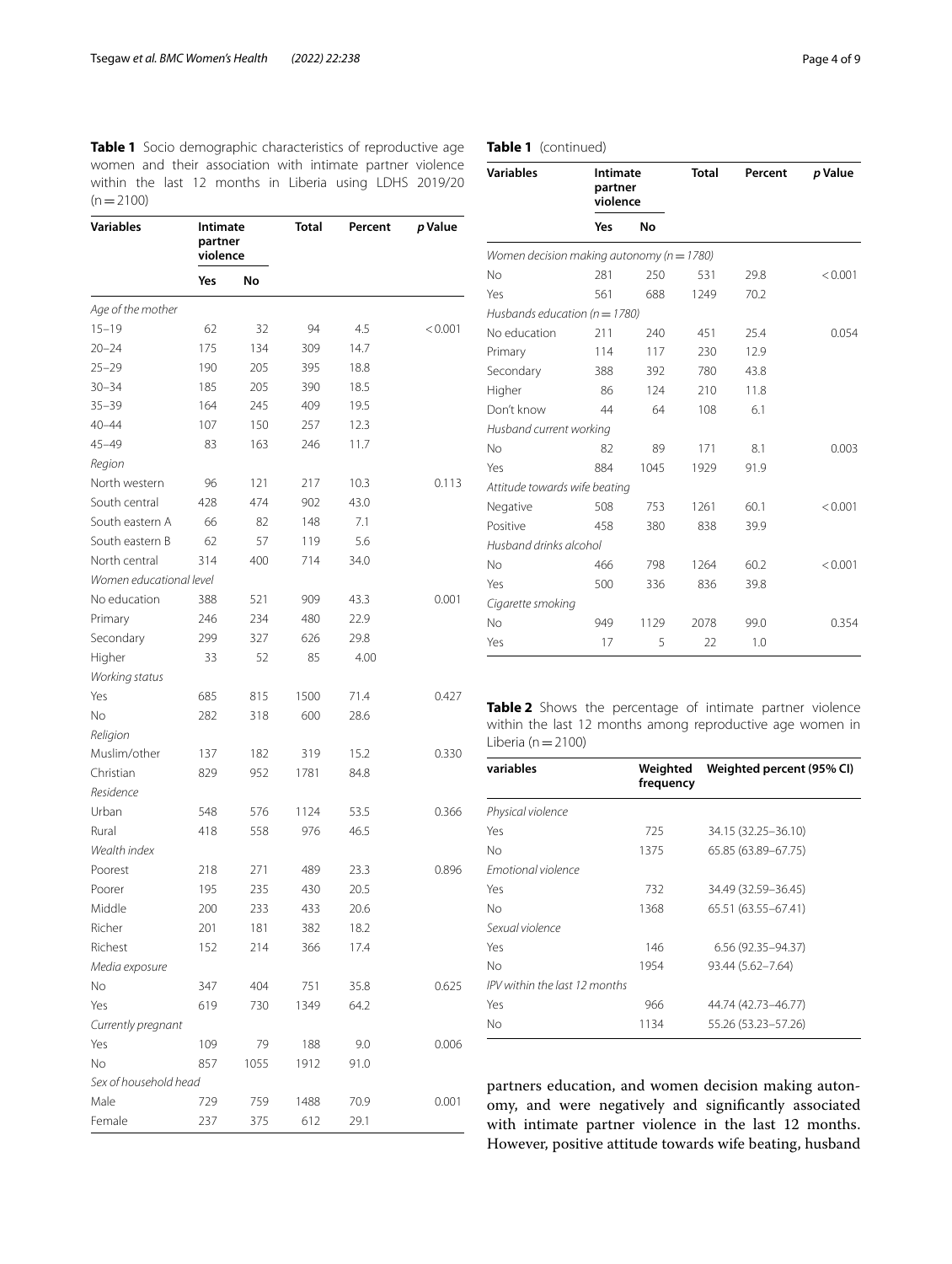drinks alcohol and women's education were positively and signifcantly associated with intimate partner violence among married reproductive-aged women in Liberia.

The odds of intimate partner violence in the last 12 months were lowered by  $41\%$  (AOR=0.59, 95%CI 0.37–0.93), 42% ( $AOR = 0.58$ , 95%CI 0.35–0.94), and 59%  $(AOR = 0.41, 95\% CI \ 0.25 - 0.68)$  among women with in the age group of 35–39, 40–44 and 45–49 years respectively as compared with those found within the age group of 15–19 years.

The odds of intimate partner violence was lowered by 29% (AOR=0.71, 95%CI 0.52–0.96) among women who reside in south central region as compared with north westerns.

The odds of intimate partner violence was lowered by 23% (AOR=0.77, 95%CI 0.61–0.97) among households headed by female as compared with those headed by males.

The odds of intimate partner violence was lowered by 38% (AOR=0.62, 95%CI 0.39–0.99) among women whose husband has a higher educational level as compared with those whose husband has no education.

The odds of intimate partner violence was 1.57 (AOR=1.57, 95%CI 1.29–1.90) times higher among women having a positive attitudes towards wife-beating as compared with those having a negative attitudes.

The odds of intimate partner violence was 2.59 (AOR=2.59, 95%CI 2.14–3.15) times higher among women whose husband/partner drinks alcohol as compared with their counterparts.

Women's decision-making autonomy decreases the odds of intimate partner violence by  $25\%$  (AOR=0.75, 95%CI 0.61–0.93) as compared with those who have no decision-making power.

The odds of intimate partner violence was 1.28 (AOR=1.28, 95%CI 1.01–1.63) times higher among women with primary education as compared to those with no formal education (Table [3](#page-4-0)).

### **Discussions**

This study aimed to assess the prevalence of intimate partner violence in the last 12 months and associated factors among women in Liberia. The overall prevalence of intimate partner violence among women in the last 12 months was 44.74 (42.73, 46.77). This finding is higher than the studies done in Namibia, Sub-Saharan Africa, India and Ethiopia  $[11, 27-29]$  $[11, 27-29]$  $[11, 27-29]$  $[11, 27-29]$ . The possible reason for the discrepancy might be diference in sample size, study population, socio-cultural diferences among countries and diferences in the tools those studies used to measure IPV. The study conducted in Namibia included pregnant women attending ANC and used a small sample size

<span id="page-4-0"></span>**Table 3** Factors associated with intimate partner violence within the last 12 months among reproductive-age women in Liberia  $(n=2100)$ 

| Variables                    | COR (95%CI)         | p Value   | AOR (95%CI)                    | p Value |
|------------------------------|---------------------|-----------|--------------------------------|---------|
| Age of the women             |                     |           |                                |         |
| $15 - 19$                    | 1                   |           | 1                              |         |
| $20 - 24$                    | $0.94(0.62 - 1.44)$ | 0.793     | $1.08(0.68 - 1.74)$            | 0.730   |
| $25 - 29$                    | $0.70(0.46 - 1.06)$ |           | $0.092$ $0.75$ $(0.47-1.19)$   | 0.236   |
| $30 - 34$                    | $0.69(0.45 - 1.05)$ |           | $0.083$ $0.77$ $(0.49-1.23)$   | 0.277   |
| $35 - 39$                    | $0.49(0.32 - 0.74)$ | 0.001     | $0.59(0.37 - 0.93)^*$          | 0.026   |
| $40 - 44$                    | $0.48(0.31 - 0.74)$ | 0.001     | $0.58(0.35 - 0.94)^*$          | 0.029   |
| $45 - 49$                    | $0.32(0.21 - 0.49)$ | < 0.001   | $0.41(0.25 - 0.68)^*$          | 0.001   |
| Region                       |                     |           |                                |         |
| North western                | 1                   |           | 1                              |         |
| South central                | $0.90(0.69 - 1.17)$ |           | $0.439$ 0.71 $(0.52-0.96)^*$   | 0.028   |
| South eastern A              | $0.98(0.75 - 1.31)$ |           | $0.937$ $0.77$ $(0.56 - 1.08)$ | 0.130   |
| South eastern B              | $1.27(0.96 - 1.68)$ |           | $0.094$ $0.92$ $(0.66 - 1.27)$ | 0.607   |
| North central                | $0.96(0.74 - 1.24)$ |           | $0.734$ $0.80(0.59-1.09)$      | 0.157   |
| Religion                     |                     |           |                                |         |
| Muslim/other                 | 1                   |           |                                |         |
| Christian                    | $1.12(0.89 - 1.41)$ | $0.330 -$ |                                |         |
| Residence                    |                     |           |                                |         |
| Urban                        | 1                   |           |                                |         |
| Rural                        | $0.92(0.78 - 1.09)$ | $0.336 -$ |                                |         |
| Wealth index                 |                     |           |                                |         |
| Poorest                      | 1                   |           |                                |         |
| poorer                       | $1.01(0.81 - 1.24)$ | $0.895 -$ |                                |         |
| Middle                       | $0.98(0.78 - 1.23)$ | $0.874 -$ |                                |         |
| Richer                       | $1.06(0.80 - 1.39)$ | $0.689 -$ |                                |         |
| Richest                      | $0.87(0.63 - 1.21)$ | $0.408 -$ |                                |         |
| Women educational level      |                     |           |                                |         |
| No education                 | 1                   |           | 1                              |         |
| Primary                      | $1.46(1.20-1.78)$   | < 0.001   | $1.28(1.01 - 1.63)^{*}$        | 0.040   |
| Secondary                    | $1.29(1.05 - 1.59)$ | 0.015     | $1.22(0.93 - 1.61)$            | 0.148   |
| Higher                       | $1.03(0.59 - 1.81)$ | 0.921     | $1.34(0.64 - 2.81)$            | 0.432   |
| Respondent currently working |                     |           |                                |         |
| No                           | 1                   |           |                                |         |
| Yes                          | $0.93(0.77 - 1.12)$ | 0.427     |                                |         |
| Currently pregnant           |                     |           |                                |         |
| Νo                           |                     |           | 1                              |         |
| Yes                          | $1.46(1.11 - 1.90)$ |           | $0.006$ 1.08 $(0.80-1.47)$     | 0.598   |
| Sex of household head        |                     |           |                                |         |
| Male                         | 1                   |           | 1                              |         |
| Female                       | $0.77(0.62 - 0.88)$ | 0.001     | $0.77(0.61 - 0.97)^*$          | 0.026   |
| Husbands education           |                     |           |                                |         |
| No education                 | 1                   |           | 1                              |         |
| Primary                      | $1.13(0.86 - 1.49)$ |           | $0.372$ $0.90$ $(0.67-1.22)$   | 0.506   |
| Secondary                    | $1.14(0.91 - 1.42)$ |           | 0.245 0.95 (0.74-1.22)         | 0.703   |
| Higher                       | $0.68(0.47-0.99)$   |           | 0.048 0.62 (0.39-0.99)*        | 0.043   |
| Don't know                   | $0.90(0.62 - 1.33)$ |           | $0.605$ $0.85$ $(0.56-1.28)$   | 0.434   |
| Husband current working      |                     |           |                                |         |
| No                           | 1                   |           |                                |         |
|                              |                     |           |                                |         |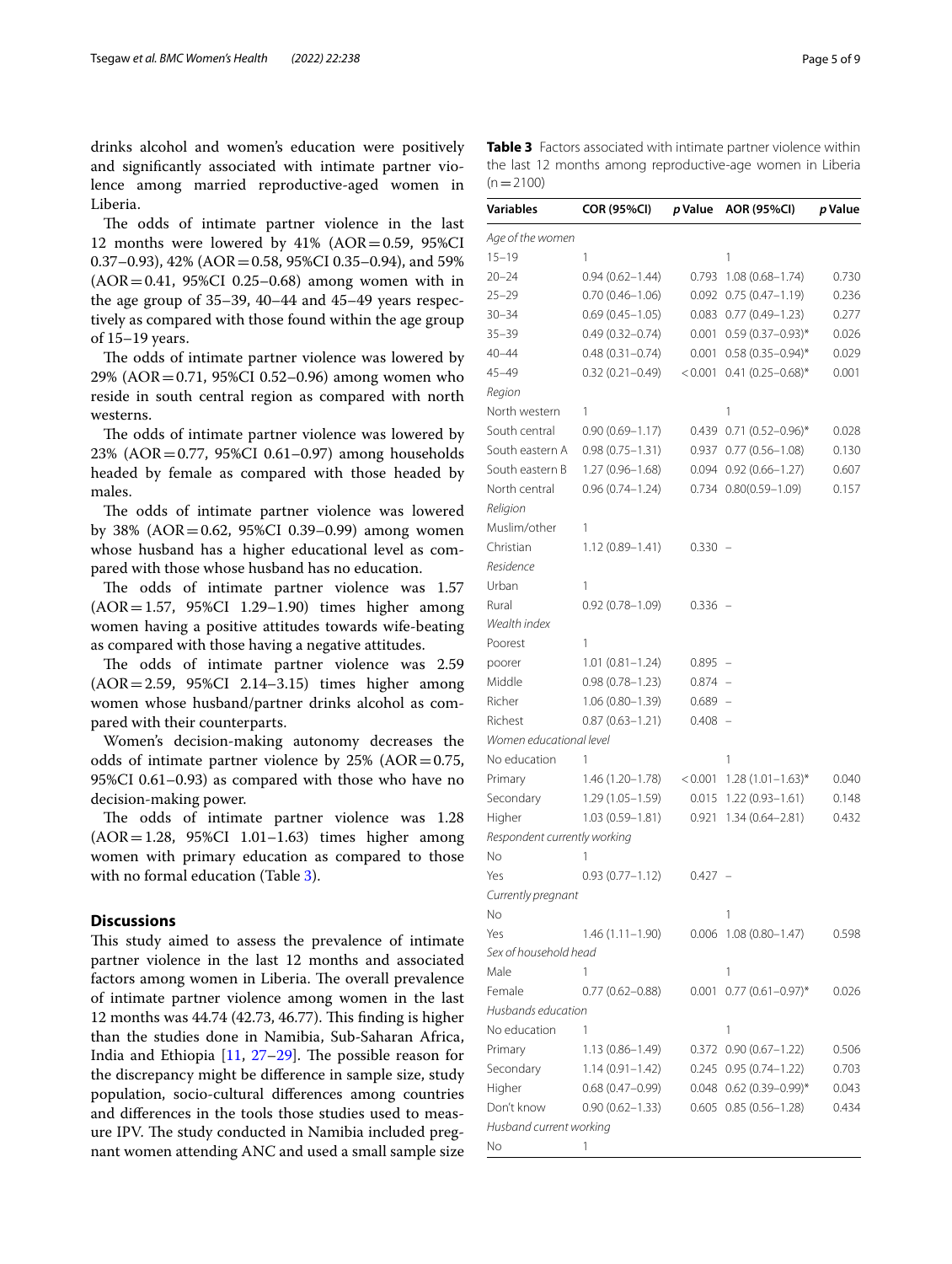|  | Table 3 (continued) |
|--|---------------------|
|--|---------------------|

| <b>Variables</b>              | <b>COR (95%CI)</b>             |           | p Value AOR (95%CI)                                 | p Value |
|-------------------------------|--------------------------------|-----------|-----------------------------------------------------|---------|
| Yes                           | $0.99(0.69 - 1.41)$            | 0.959     |                                                     |         |
| Media exposure                |                                |           |                                                     |         |
| No                            |                                |           |                                                     |         |
| Yes                           | 1.04 (0.88–1.23)               | $0.625 -$ |                                                     |         |
| Attitude towards wife beating |                                |           |                                                     |         |
| Negative                      |                                |           | 1                                                   |         |
| Positive                      | $1.73(1.46-2.04) < 0.001$      |           | 1.57 (1.29–1.90)*                                   | < 0.001 |
| Husband drinks alcohol        |                                |           |                                                     |         |
| No                            |                                |           |                                                     |         |
| Yes                           |                                |           | $2.48(2.09-2.94)$ < 0.001 2.59 (2.14-3.15)* < 0.001 |         |
| Smokes cigarettes             |                                |           |                                                     |         |
| No                            |                                |           |                                                     |         |
| Yes                           | 1.51 (0.63–3.67)               | $0.358 -$ |                                                     |         |
|                               | Women decision making autonomy |           |                                                     |         |
| No                            |                                |           | 1                                                   |         |
| Yes                           | $0.66(0.55-0.81) < 0.001$      |           | $0.75(0.61 - 0.93)^*$                               | 0.008   |

*p*<0.001 was labeled for *p*=0.000, (–): Not applicable for AOR, (\*): statistically significant at  $p < 0.05$ .

 $(n=386)$  as compared with our study which included all ever-married women (married, divorced, widowed or separated) and large sample size which is a nationally representative sample. The study conducted in Namibia used validated questionnaire that was previously applied in an antenatal clinic study in South Africa which is slightly diferent from the standardized tool that we have used to assess IPV. The study conducted in India measured IPV by using information obtained from ever-married women who reported violence by their husbands and by others unlike the present study which included violence report by their intimate spouse/husband. The study conducted in sub-Saharan Africa included 16 countries in which there may be socio-cultural diferences within and among countries afecting the prevalence of IPV.

The prevalence of physical, emotional, and sexual violence in the last 12 months were 34.15 (32.25, 36.10), 34.49 (32.59, 36.45 and 6.56 (92.35, 94.37) respectively. The finding is lower than the study conducted in Saudi-Arabia [[30](#page-8-2)]. However, this fnding is higher than the study conducted in India  $[28]$  $[28]$ . The possible reason for the discrepancy might be sample size diference  $(n=403$  in Saudi-Arabia), the instrument used, and the type of study design. The current study used a large community based cross-sectional study unlike the study done in Saudi-Arabia used institution-based cross-sectional design which may afect women's disclosure of abuse and they have used small sample size as compared with our study  $(n=403)$ . Emotional violence was the most common form of violence among

ever-married women in Liberia followed by physical violence. This finding is in line with the studies conducted in Lagos, Saudi-Arabia and Ethiopia [\[23](#page-7-19), [30](#page-8-2), [31](#page-8-4)].

Age of the women was signifcantly associated with intimate partner violence. Older women were less likely to experience intimate partner violence as compared with younger women. This finding is inconsistent with the studies conducted in Ethiopia, Namibia, and Bangladeshi  $[23, 27, 32]$  $[23, 27, 32]$  $[23, 27, 32]$  $[23, 27, 32]$  $[23, 27, 32]$  $[23, 27, 32]$  $[23, 27, 32]$ . The possible reason for the discrepancy might be the diference in study population used, in which those studies were conducted on pregnant women which might increase IPV. Pregnancy might increase the likelihood of experiencing IPV [\[33](#page-8-6), [34\]](#page-8-7). The other possible reason might be older women are mature and can discuss openly with their spouses. Older women are emotionally stable as compared with those of younger ages which are characterized as fre age group, for example if a certain dispute occurs in the house older women will tolerate and discuss the issues with their husbands. Older aged women might be more experienced in solving confict than younger ones; therefore older women may solve certain arguments before they lead to violence by discussing issues critically with their husband.

Region of the women were signifcantly associated with intimate partner violence. Women residing in south central were less likely to experience IPV as compared with those live in north western region of Liberia. This might be due to the fact that IPV has spatial variation within the country and across countries [\[35](#page-8-8)]. Regions within the country might have diferent socio-demographic makeup that might afect the prevalence of IPV. South central region was also the one in which relatively largest number of women married educated husband were living which might have its own part in resulting lower risk of being exposed to IPV in the region as compared with other regions. Relatively large numbers of reproductive aged women above the age group of 15–19 years were also residing in south central as compared with the other region of Liberia which might contribute to the low level of occurrence of IPV in south central region than other regions.

Sex of household head was signifcantly associated with IPV. Households headed by female were less likely to experience IPV as compared with those headed by male. The possible reason might be that when a woman heads a household she will have the power to make a decision on all important issues and she will be empowered which in turn reduces her likelihood of experiencing IPV. If a woman is the head of the household, she will have autonomous control and ownership of all assets in the household including media platforms in which exposure to media can help the women to develop a negative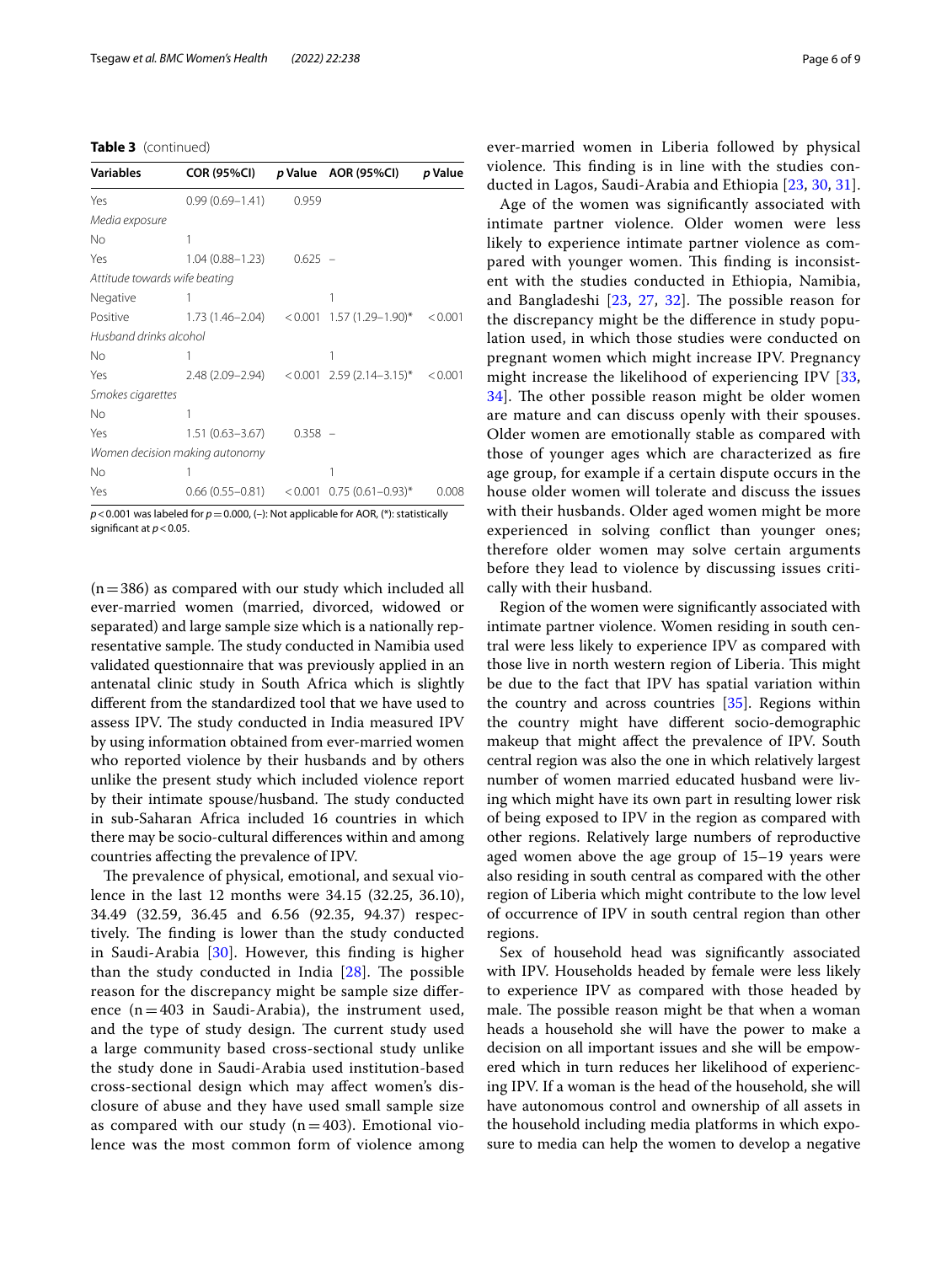attitude towards wife-beating and will have justifcations for rejecting wife-beating [\[36](#page-8-9)].

Women's education was signifcantly associated with IPV. Women with education were more likely to face IPV as compared with those with no education. This finding is inconsistent with the studies conducted in Ethiopia and Sub-Saharan Africa  $[14, 35]$  $[14, 35]$  $[14, 35]$ . The possible reason might be, even though education is important to change an attitude and behavior we cannot conclude that knowing is enough to get the actual intended behavior. There are factors that infuence a person's behavior in addition to education like socio-cultural factors especially genderbased violence is highly infuenced and signifcantly varied across cultures and societal norms [\[37](#page-8-10)].

Husbands' education was signifcantly associated with IPV. Women whose husbands have higher educational levels were less likely to experience IPV as compared to those with no education. This is consistent with the studies done in Ghana, and Rwanda [[15,](#page-7-18) [16](#page-7-17)]. Education is a powerful instrument to shape attitudes and change behavior. Educated individuals can get information from diferent sources about domestic violence and other health-related information in general  $[23]$ . The other possible reason might be that educated men may give freedom to their wife as compared with uneducated ones and education may also help to change men attitude towards gender roles and norms as well as the traditional perception towards gender equality [[31\]](#page-8-4)].

The women's attitude towards wife-beating was signifcantly associated with IPV. Having a positive attitude towards wife-beating increases women's experience of IPV. This finding is consistent with the study done in Zimbabwe and Ethiopia  $[24, 38]$  $[24, 38]$  $[24, 38]$  $[24, 38]$ . The possible reason might be women having positive attitude towards wife beating may simply accept beating as just part of the normal life of couples and may become victims of IPV.

Husband's alcohol drinking habit was signifcantly associated with IPV. A woman whose husband drinks alcohol was more likely to experience IPV than their counterparts. This is consistent with the studies done in Ethiopia, Ghana, Rwanda, Nigeria, and Uganda [[15,](#page-7-18) [16](#page-7-17), [26,](#page-7-20) [39](#page-8-12), [40\]](#page-8-13). The possible reason might be that alcohol can afect both physical and psychological functioning and it may also disturb the marital relationship in general by inviting them to engage in confict rather than resolving it. Alcohol might also reduce judgmental capability and rational interpretation as well as an understanding of stimulus around the person. Another possible explanation might be related with fnancial issue within the family, drinking habit of the man may result in fnancial catastrophe of the family which may in turn causes nagging and argument between couples. In addition to their drinking habit alcohol drinkers may face alcohol related problems like cohabitation of unmarried partners which may perpetuate the occurrence of confict between the couples and IPV at large.

Women decision making autonomy was signifcantly associated with IPV. Women who were empowered to make decision in all matters were less likely to experience IPV as compared with women who have no decision making autonomy. This finding is in line with the studies done in Zimbabwe, Sub-Saharan Africa, and India [[14](#page-7-21), [28,](#page-8-3) [38](#page-8-11)]. The possible reason might be women who have a decision making power are empowered to decide on important issues and may protect their right. Empowered women might more likely use media which may increase her awareness on social and gender issues and may change her attitude [[14\]](#page-7-21). Empowered women have a greater self-esteem control over their own lives and their surrounding environment,as a result she will have a low probability of being exposed to IPV [\[41](#page-8-14)].

#### **Strength**

The study used nationally weighted representative data that better refects the proportion of married women experiencing intimate partner violence and its associated factors at the national level and regional level. The other strength of the current study is the use of a large sample size that can help to increase the statistical power and validity of the study. Utilization of large sample size and nationally representativeness of DHS data helps to generalize to the population of Liberia.

### **Limitations**

Due to the cross-sectional nature of the study it's impossible to establish a temporal relationship between intimate partner violence and its predictors. Moreover, since this study was solely dependent on the secondary data set, some important variables like socio-cultural factors that would afect intimate partner violence may not be found.

### **Conclusion**

The prevalence of IPV within the last 12 months was high in Liberia. Age of the women, region, women's education, husbands education, sex of household head, having positive attitude towards wife beating, partners alcohol drinking habit and women decision making autonomy were signifcantly associated with IPV in Liberia. Policymakers and program designers have to take into account those factors when they design public health interventions to reduce IPV in Liberia. Gender violence prevention programmers must prioritize approaches that include sexual education and empowerment of women. Diferent gender based organizations should work in collaboration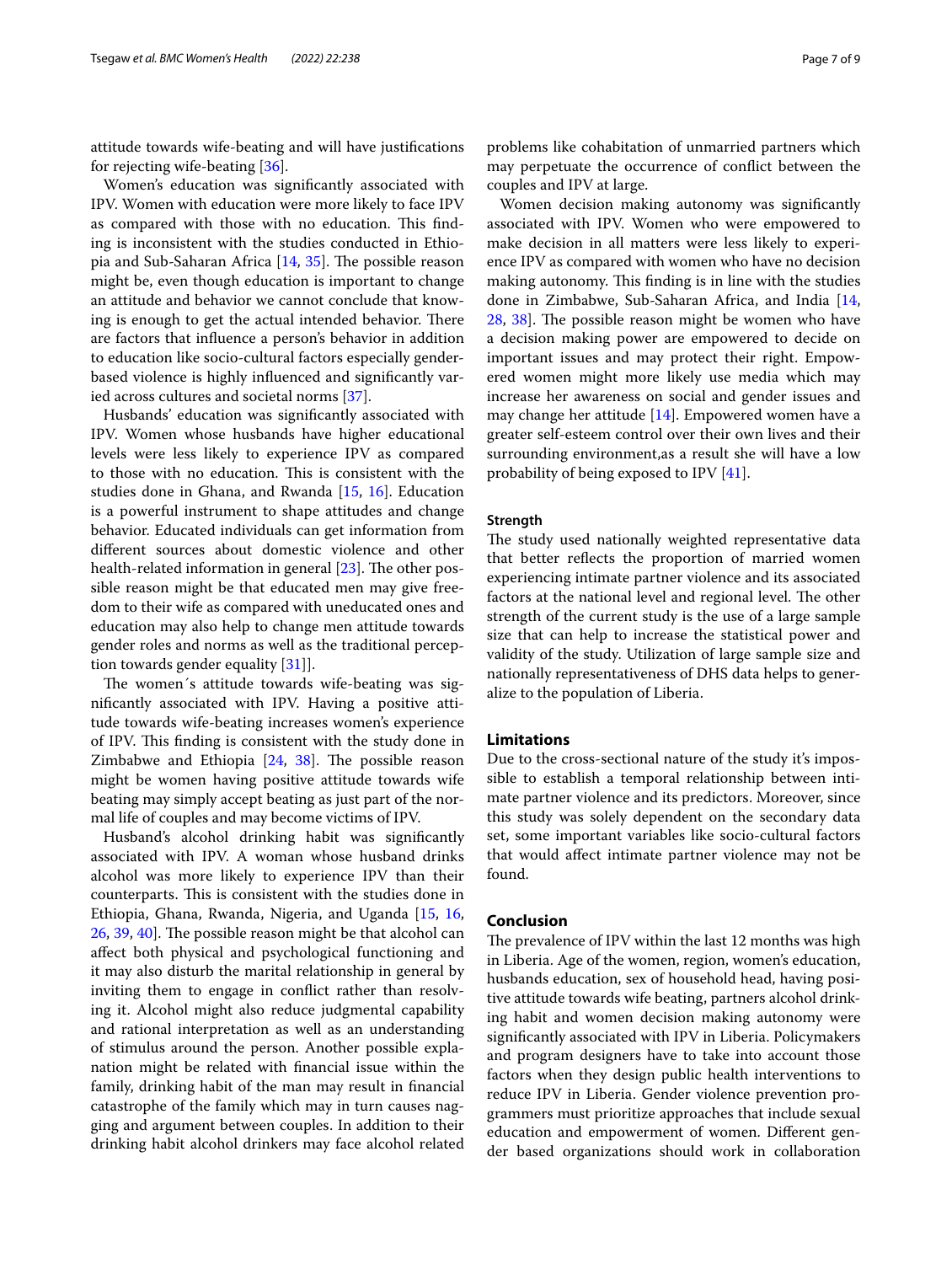# with men to reduce IPV and promote gender equitable relationships between couples.

#### **Abbreviations**

AOR: Adjusted odds ratio; CI: Confdence interval; COR: Crude odds ratio; LDHS: Liberia Demographic Health Survey.

#### **Acknowledgements**

We would like to express our gratitude to the Demographic Health Survey (DHS) program for giving us 2019/20 LDHS data. We also would like to thank the study participants.

#### **Author contributions**

MT, KS, and BM contributed to the study conceptualization and provided critical editorial input to the interpretation of the data. MT conducts the formal analysis and writes the draft manuscript. MT, KS, and BM reviewed the drafted manuscript. All authors read and approved the fnal manuscript.

#### **Funding**

None.

### **Availability of data and materials**

The datasets used and/or analyzed during the current study are publicly available and can access it from [https://dhsprogram.com/data/available-datas](https://dhsprogram.com/data/available-datasets.cfm) [ets.cfm](https://dhsprogram.com/data/available-datasets.cfm).

## **Declarations**

#### **Ethics approval and consent to participate**

The DHS program conducted the study after getting ethical approval of the Liberian National Ethics Committee. As it is stated in the 2019–2020 LDHS report the DHS obtained informed consent from each participant and anonymized the data set during the analysis. Moreover, the data for this study was obtained from the DHS at [\(http://www.measuredhs.com](http://www.measuredhs.com)) after registration and permission had obtained. Since we used secondary data for analysis mentioning the ethical review board and other ethical issues is not applicable. We have obtained permission from the DHS program on reasonable request.

#### **Consent for publication**

Not applicable.

#### **Competing interests**

The authors declare that they have no competing interests.

#### **Author details**

<sup>1</sup> Department of Health Education and Behavioral Sciences, Institute of Public Health, College of Medicine and Health Sciences, University of Gondar, Gondar, Ethiopia. <sup>2</sup> Department of Human Physiology, School of Medicine, College of Medicine and Health Sciences, University of Gondar, Gondar, Ethiopia. <sup>3</sup> Department of Public Health, College of Medicine and Health Sciences, Ambo University, Ambo, Ethiopia.

Received: 16 March 2022 Accepted: 2 June 2022<br>Published online: 17 June 2022

#### **References**

- <span id="page-7-0"></span>1. Buntin JT. Intimate Partner Violence [Internet]. International Encyclopedia of the Social & Behavioral Sciences: Second Edition. 2015. [https://apps.](https://apps.who.int/iris/bitstream/handle/10665/77432/WHO_RHR_12.36_eng.pdf) [who.int/iris/bitstream/handle/10665/77432/WHO\\_RHR\\_12.36\\_eng.pdf](https://apps.who.int/iris/bitstream/handle/10665/77432/WHO_RHR_12.36_eng.pdf).
- <span id="page-7-1"></span>2. Preventing intimate partner violence [Internet]. Preventing intimate partner violence. 2017. [https://www.cdc.gov/violenceprevention/intim](https://www.cdc.gov/violenceprevention/intimatepartnerviolence/fastfact.html) [atepartnerviolence/fastfact.html](https://www.cdc.gov/violenceprevention/intimatepartnerviolence/fastfact.html).
- <span id="page-7-2"></span>Bushman BJ. Aggression and violence: A social psychological perspective [Internet]. Aggression and Violence: A Social Psychological Perspective. 2016. p. 1–329. [https://www.who.int/news-room/fact-sheets/detail/viole](https://www.who.int/news-room/fact-sheets/detail/violence-against-women) [nce-against-women.](https://www.who.int/news-room/fact-sheets/detail/violence-against-women)
- <span id="page-7-3"></span>4. Allen M, Devitt C. Intimate partner violence and belief systems in Liberia. J Interpers Violence. 2012;27(17):3514–31.
- <span id="page-7-4"></span>5. SRA 5: Gender inequalities and gender-based violence. 2021.
- 6. UNAIDS. UNAIDS calls for zero discrimination against women and girls | UNAIDS [Internet]. Press Release. 2020. [https://www.unaids.org/en/resou](https://www.unaids.org/en/resources/presscentre/pressreleaseandstatementarchive/2020/march/20200301_zero-discrimination-against-women-and-girls) [rces/presscentre/pressreleaseandstatementarchive/2020/march/20200](https://www.unaids.org/en/resources/presscentre/pressreleaseandstatementarchive/2020/march/20200301_zero-discrimination-against-women-and-girls) [301\\_zero-discrimination-against-women-and-girls.](https://www.unaids.org/en/resources/presscentre/pressreleaseandstatementarchive/2020/march/20200301_zero-discrimination-against-women-and-girls)
- <span id="page-7-5"></span>7. Usta J, Murr H, El-jarrah R. Violence against women: understanding domestic violence during a pandemic. 2021;8(3):133–9.
- <span id="page-7-6"></span>8. Lövestad S, Löve J, Vaez M, Krantz G. Prevalence of intimate partner violence and its association with symptoms of depression; a cross-sectional study based on a female population sample in Sweden. BMC Public Health. 2017;17(1):1–11.
- Serrano Cardona L, Muñoz Mata E. Paraninfo digital. Early Hum Dev. 2013;83(1):1–11.
- <span id="page-7-7"></span>10. Centre for Community Child Health. Policy Brief Policy Brief. Pancanaka. 2020;1(2):14.
- <span id="page-7-8"></span>11. Ahinkorah BO. Polygyny and intimate partner violence in sub-Saharan Africa: evidence from 16 cross-sectional demographic and health surveys. SSM Popul Heal. 2020;13(December 2020):100729. [https://doi.org/10.](https://doi.org/10.1016/j.ssmph.2021.100729) [1016/j.ssmph.2021.100729.](https://doi.org/10.1016/j.ssmph.2021.100729)
- <span id="page-7-9"></span>12. Gao Y, Wang Y, Mi X, Zhou M, Zou S, Zhou H. Intimate partner violence against women living in inadequate conditions in sub-saharan africa: a meta-analysis of demographic and health survey data. Int J Environ Res Public Health. 2021;18(19):10138.
- <span id="page-7-10"></span>13. Azene ZN, Yeshita HY, Mekonnen FA. Intimate partner violence and associated factors among pregnant women attending antenatal care service in Debre Markos town health facilities, Northwest Ethiopia. PLoS ONE. 2019;14(7):1–17.
- <span id="page-7-21"></span>14. Stöckl H, Hassan A, Ranganathan M, Hatcher A. Economic empowerment and intimate partner violence: a secondary data analysis of the cross-sectional Demographic Health Surveys in Sub-Saharan Africa. BMC Womens Health. 2021;21(1):1–13.
- <span id="page-7-18"></span>15. Thomson DR, Bah AB, Rubanzana WG, Mutesa L. Correlates of intimate partner violence against women during a time of rapid social transition in Rwanda: analysis of the 2005 and 2010 demographic and health surveys. BMC Womens Health. 2015;15(1):1–13. [https://doi.org/10.1186/](https://doi.org/10.1186/s12905-015-0257-3) [s12905-015-0257-3.](https://doi.org/10.1186/s12905-015-0257-3)
- <span id="page-7-17"></span>16. Owusu Adjah ES, Agbemafle I. Determinants of domestic violence against women in Ghana. BMC Public Health. 2016;16:368. [https://doi.](https://doi.org/10.1186/s12889-016-3041-x) [org/10.1186/s12889-016-3041-x](https://doi.org/10.1186/s12889-016-3041-x).
- <span id="page-7-11"></span>17. Kawuki J, Sserwanja Q, Mukunya D, Sepenu AS, Musaba MW. Prevalence and factors associated with sexual violence among women aged 15–49 years in rural Uganda: evidence from the Uganda Demographic and Health Survey 2016. Public Health. 2021;196:35–42.
- <span id="page-7-12"></span>18. Survey H. Liberia demographic and survey, 2019–2020. 2019.
- <span id="page-7-13"></span>19. Magan BT. Weak policies leave women vulnerable to sexual and genderbased violence in Liberia. 2021.
- <span id="page-7-14"></span>20. World Health Organization. WHO Country Cooperation Strategy 2018–2021, Liberia [Internet]. 2021. [https://www.afro.who.int/sites/defau](https://www.afro.who.int/sites/default/files/2019-09/CCS_Liberia_ISBN_Final_18Sep2019_0.pdf) [lt/fles/2019-09/CCS\\_Liberia\\_ISBN\\_Final\\_18Sep2019\\_0.pdf.](https://www.afro.who.int/sites/default/files/2019-09/CCS_Liberia_ISBN_Final_18Sep2019_0.pdf)
- <span id="page-7-16"></span>21. Gayfor VK. The National Gender Policy [Internet]. Liberia; 2009. [http://](http://extwprlegs1.fao.org/docs/pdf/lbr167565.pdf) [extwprlegs1.fao.org/docs/pdf/lbr167565.pdf](http://extwprlegs1.fao.org/docs/pdf/lbr167565.pdf).
- <span id="page-7-15"></span>22. Saydee-Tarr WE. Women, peace and security [Internet]. 2023. [http://](http://1325naps.peacewomen.org/wp-content/uploads/2021/02/Liberia-NAP-2019-2023.pdf) [1325naps.peacewomen.org/wp-content/uploads/2021/02/Liberia-NAP-](http://1325naps.peacewomen.org/wp-content/uploads/2021/02/Liberia-NAP-2019-2023.pdf)[2019-2023.pdf.](http://1325naps.peacewomen.org/wp-content/uploads/2021/02/Liberia-NAP-2019-2023.pdf)
- <span id="page-7-19"></span>23. Liyew AM, Alem AZ, Ayalew HG. Magnitude and factors associated with intimate partner violence against pregnant women in Ethiopia: a multilevel analysis of 2016 Ethiopian demographic and health survey. BMC Public Health. 2022;22(1):1–10. [https://doi.org/10.1186/](https://doi.org/10.1186/s12889-022-12720-0) [s12889-022-12720-0](https://doi.org/10.1186/s12889-022-12720-0).
- <span id="page-7-22"></span>24. Tusa BS, Kebede SA, Weldesenbet AB. Spatial distribution and determinant factors of intimate partner violence among reproductive age group women in Ethiopia: using generalized structural equation modeling. PLoS ONE. 2020;17:1–27.
- 25. Stark L, Warner A, Lehmann H, Boothby N, Ager A. Measuring the incidence and reporting of violence against women and girls in Liberia using the "neighborhood method." Conf Health. 2013;7(1):1–9.
- <span id="page-7-20"></span>26. Alebel A, Kibret GD, Wagnew F, Tesema C, Ferede A, Petrucka P, et al. Intimate partner violence and associated factors among pregnant women